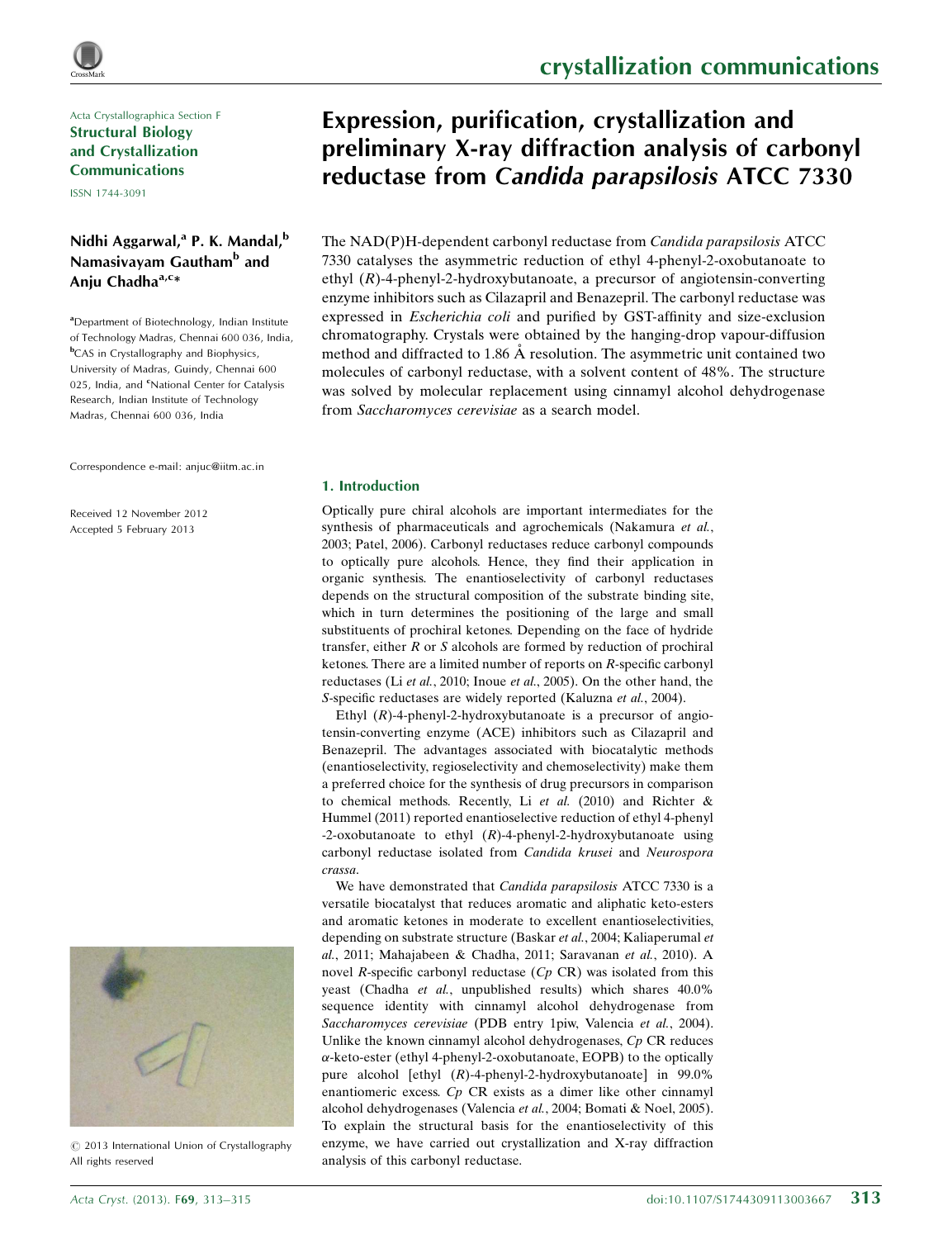### Table 1

Diffraction data-collection and processing statistics.

Values in parentheses are for the highest-resolution shell.

| Space group                                  | $P2_12_12_1$                       |
|----------------------------------------------|------------------------------------|
| Resolution $(A)$                             | $25.00 - 1.86$ $(1.93 - 1.86)$     |
| Unit-cell parameters (A)                     | $a = 65.72, b = 99.89, c = 116.66$ |
| Total no. of reflections                     | 308427                             |
| No. of unique reflections                    | 62705                              |
| $R_{\text{merge}}\uparrow$ (%)               | 8.9(59.4)                          |
| Mean $I/\sigma(I)$                           | 5.46(2.13)                         |
| Completeness (%)                             | 96.1 (97.7)                        |
| Multiplicity                                 | 4.9(4.6)                           |
| No. of molecules in asymmetric unit          | 2                                  |
| $V_{\rm M}$ ( $\rm \AA^3$ Da <sup>-1</sup> ) | 2.37                               |
| Solvent content (%)                          | 48.78                              |

 $\dagger$   $R_{\text{merge}} = \sum_{hkl} \sum_i |I_i(hkl) - \langle I(hkl) \rangle| / \sum_{hkl} \sum_i I_i(hkl).$ 

### 2. Materials and methods

## 2.1. Protein expression and purification

The Cp CR gene (http://www.yeastgenome.org/cgi-bin/locus.fpl? locus=ADH6) was amplified using the genomic DNA of C. parapsilosis ATCC 7330 as a template. The  $C_p$  CR was amplified using the primers F-5'-AGATCTATGACTAAAGCAGTACCAGACAAG-3' (Bg/II) and 5'-TGTGAGTAGACAAGGTTTGCTCGAG-3' (XhoI). The amplified product was cloned in the pGEMT vector followed by sub-cloning in pGEX-6-P-1. The BL21 cells containing  $C_p$  CR were grown in Luria Bertani media until the  $OD_{600}$  reached 0.6-0.8 at 310 K; overexpression was induced using 0.3 mM IPTG (isopropyl  $\beta$ d-1-thiogalactopyranoside) at 296 K for 16 h.

The cells were harvested by centrifugation at 10 000 rev  $min^{-1}$  for 5 min. Protein purification was performed using a fast protein liquid chromatography (FPLC) system (ÄKTA purifier, GE Biosciences). All the purification steps were carried out at 277 K using buffer A  $(20 \text{ mM Tris pH } 7.5, 500 \text{ mM NaCl}, 4 \text{ mM MgCl}, 5\%$  glycerol, 1 mM DTT). Cells from 11 culture were resuspended in 25 ml of buffer A and disrupted by ultra-sonication. The homogenate was centrifuged at 12 000 rev min<sup>-1</sup> for 45 min. The cleared lysate was loaded onto a GST column (equilibrated with buffer A) at 0.2 ml min<sup>-1</sup>. The column was washed with buffer A for 10 column volumes. The



#### Figure 1

SDS-PAGE analysis of purified Cp CR. Lanes 1, 2, 3: 10, 17, 34 µg of purified Cp CR, respectively. Lane 4: molecular-weight marker (pre-stained marker from Fermentas) (given in kDa).

recombinant protein was eluted with 50 mM Tris (pH 8.0) containing 25 mM glutathione. GST-carbonyl reductase was desalted with buffer  $B$  (20 mM Tris, 50 mM NaCl, 1 mM DTT pH 7.5) and digested with PreScission protease (GE Life Sciences) for 12–16 h at 277 K. The Cp CR after PreScission protease cleavage contains five non-native residues (GPLGS) originating from the pGEX-6-P-1 vector. The PreScission protease digested samples were loaded onto Superdex 200 equilibrated with 20 mM Tris, 50 mM NaCl, 1 mM DTT pH 7.5. The active fractions from gel filtration were loaded onto the GST column equilibrated with buffer A. The flow-through containing the 40 kDa protein was pooled, concentrated and desalted with buffer B. The carbonyl reductase concentrated (10 kDa molecular-weight cutoff; Amicon) to 13.5 mg  $ml^{-1}$  was used for crystallization experiments. The purified protein samples were analysed by SDS–PAGE followed by Coomassie Brilliant Blue R250 staining (Fig. 1). The protein concentration was calculated using the Bradford method (Bradford, 1976).

#### 2.2. Crystallization and X-ray data collection

Crystallization trials of the purified protein were performed using the hanging-drop vapour-diffusion method at 293 K. Rectangular rod-shaped crystals (Fig. 2) were obtained when  $1 \mu$ l of the protein sample  $(13.5 \text{ mg ml}^{-1})$  was mixed with an equal volume of reservoir solution and equilibrated against 1 ml of the latter. The reservoir solution consisted of  $25\% (w/v)$  PEG 4000 as a precipitant, 0.1 M HEPES pH 7.5 as buffer, and 8% isopropanol and 0.1 mM  $ZnCl<sub>2</sub>$  as additives.

The crystals were soaked in a cryoprotectant solution prepared by mixing  $1 \mu$ l of the reservoir solution and  $1 \mu$ l of 50% glycerol and flash-cooled in a gaseous nitrogen stream at 93 K. X-ray diffraction data were collected on an R-AXIS IV++ imaging-plate system using Cu K $\alpha$  radiation ( $\lambda = 1.5418 \text{ Å}$ ) generated by the rotating-anode Rigaku FR-E+ SuperBright X-ray generator at the X-ray Crystallography Facility in the Centre for Cellular and Molecular Biology, Hyderabad, India. The exposure time was 240 s per image and an oscillation range of  $1^\circ$  was used to collect 311 images at a crystal-todetector distance of 130 mm. The diffraction data were processed using the program HKL-2000 (Otwinowski & Minor, 1997).